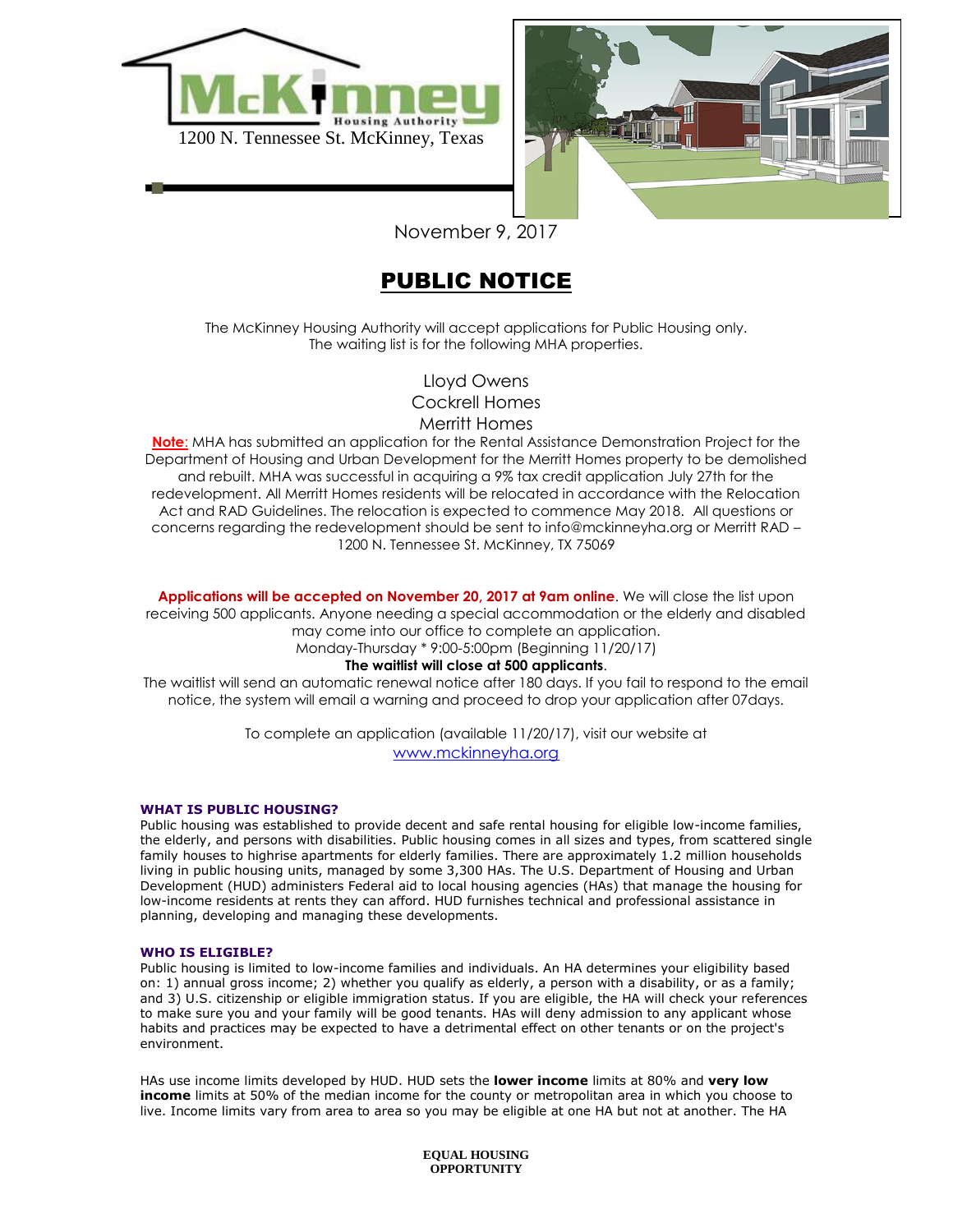serving your community can provide you with the income levels for your area and family size, or you can also find the income limits here on the internet.

### **WILL I NEED TO PRODUCE ANY DOCUMENTATION?**

Yes, the HA representative will request whatever documentation is needed (e.g., birth certificates, tax returns) to verify the information given on your application. The PHA will also rely on direct verification from your employer, etc. You will be asked to sign a form to authorize release of pertinent information to the PHA.

**WHAT IS RAD-RENTAL ASSISTANCE DEMONSTRATION** - The Rental Assistance Demonstration (RAD) was created in order to give public housing authorities (PHAs) a powerful tool to preserve and improve public housing properties and address the \$26 billion dollar nationwide backlog of deferred maintenance. RAD also gives owners of three HUD "legacy" program (Rent Supplement, Rental Assistance Payment, and Section 8 Moderate Rehabilitation) the opportunity to enter into long-term contracts that facilitate the financing of improvements.

## AVISO PÚBLICO

La Autoridad de Vivienda de McKinney solo aceptará solicitudes para Viviendas Públicas. La lista de espera es para las siguientes propiedades de MHA.

## Lloyd Owens Cockrell Homes Merritt Homes

**Nota**: MHA ha presentado una solicitud para el Proyecto de Demostración de Asistencia de Alquiler para el Departamento de Vivienda y Desarrollo Urbano de la propiedad de Merritt Homes que será demolida y reconstruida. MHA tuvo éxito en la adquisición de una aplicación de crédito fiscal del 9% el 27 de julio para la remodelación. Todos los residentes de Merritt Homes serán reubicados de acuerdo con la Ley de Reubicación y las Directrices RAD. Se espera que la reubicación comience en mayo de 2018. Todas las preguntas o inquietudes con respecto a la reurbanización deben enviarse a info@mckinneyha.org o Merritt RAD - 1200 N. Tennessee St. McKinney, TX 75069

Las solicitudes se aceptarán el 20 de noviembre de 2017 a las 9 a.m. en línea. Cerraremos la lista al recibir 500 solicitantes. Cualquier persona que necesite un alojamiento especial o los ancianos y discapacitados pueden venir a nuestra oficina para completar una solicitud. De lunes a jueves \* de 9:00 a.m. a 5:00 p.m. La lista de espera se cerrará en 500 solicitantes.

Para completar una solicitud (disponible el 20/11/17), visite nuestro sitio web en

www.mckinneyha.or

### **¿QUÉ ES LA VIVIENDA PÚBLICA?**

Vivienda pública se estableció para proporcionar vivienda decente y segura para las familias elegibles de bajos ingresos, ancianos y personas con discapacidad. Vivienda pública viene en todos los tamaños y tipos, desde casas unifamiliares dispersas a highrise apartamentos para familias de ancianas. Hay aproximadamente 1.2 millones los hogares que viven en viviendas públicas, gestionados por unos 3,300 HAs. Los Estados Unidos Departamento de vivienda y desarrollo urbano (HUD) administra Federal ayuda a las agencias de vivienda local (HA) que administran las viviendas para residentes de bajos ingresos en rentas que pueden pagar. HUD suministra asistencia técnica y profesional en planificación, desarrollo y gestión de estos desarrollos.

### **¿QUIÉN ES ELEGIBLE?**

Vivienda pública está limitada a individuos y familias de bajos ingresos. An HA determina su elegibilidad basada en: 1) los ingresos brutos anuales; 2) si usted califica como ancianos, una persona con una discapacidad, o como una familia; y 3) ciudadanía estadounidense o estado inmigratorio elegible. Si usted es elegible, el revisará sus referencias para asegurarse de que usted y su familia serán buenos inquilinos. Tiene voluntad de negar admisión a ningún solicitante cuyos hábitos y prácticas pueden esperarse a tener un efecto perjudicial sobre otros inquilinos o sobre medio ambiente del proyecto.

> **EQUAL HOUSING OPPORTUNITY**